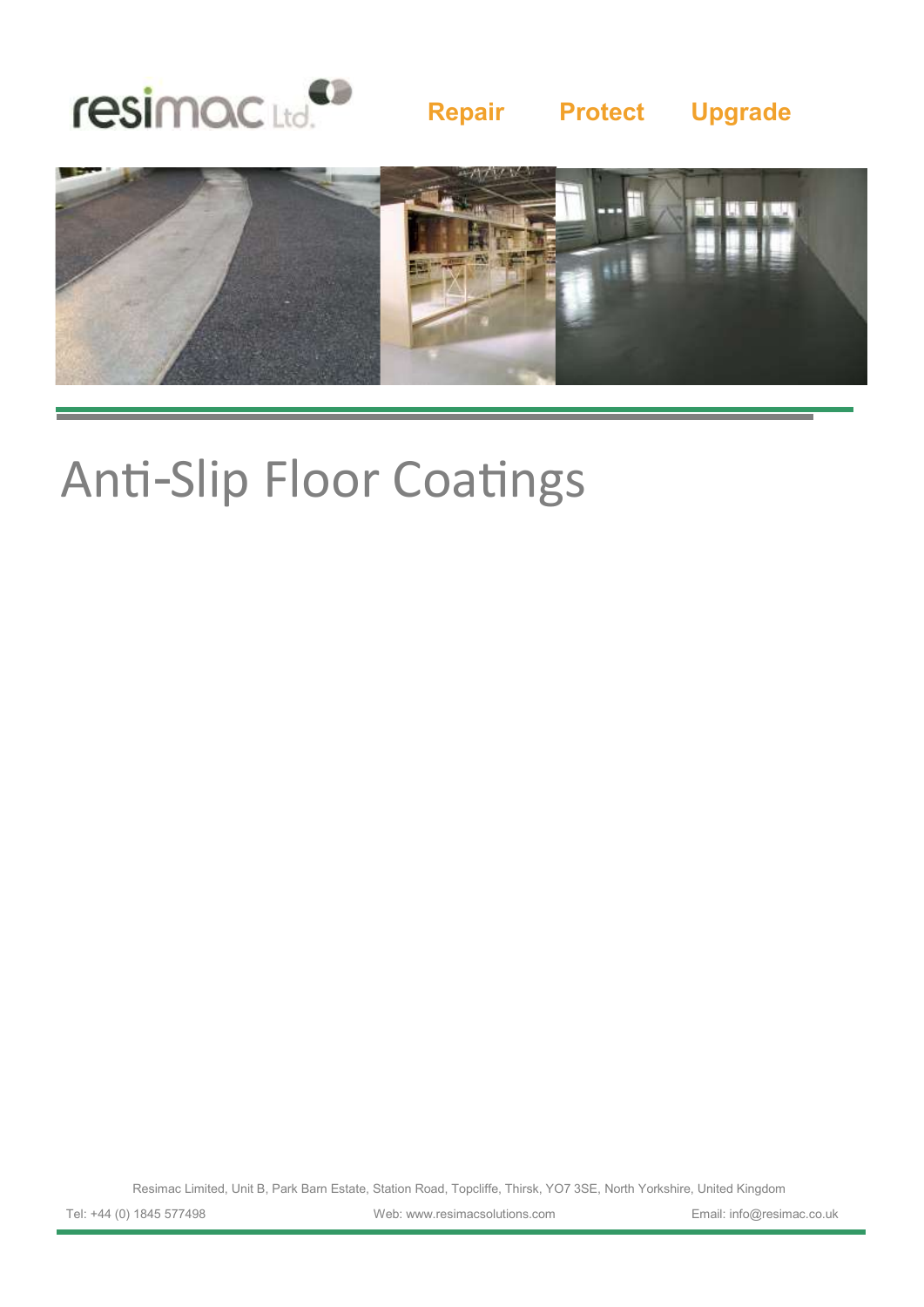## **Introduction to Resimac Anti-Slip Floor Coatings**

Resimac anti-slip flooring systems have been used in the marine, chemical process, power and petrochemical industries and are able to solve slip issues in chemical and wet environments.

Our anti-slip coatings have been used to ensure a safe working environment on thousands of square metres of marine decks and factory floors and are proven to offer outstanding durability from foot, fork lift and heavy construction traffic.

The coating systems are easy to apply and are based on the latest solvent free epoxy and polyurethane coating technology

**Factory floors**

**Mezzanine floors**

**Car decks**

**Marine decks**

**Ramps**

**Stairways**

**Walkways**

**Warehouses**

**Laboratories**













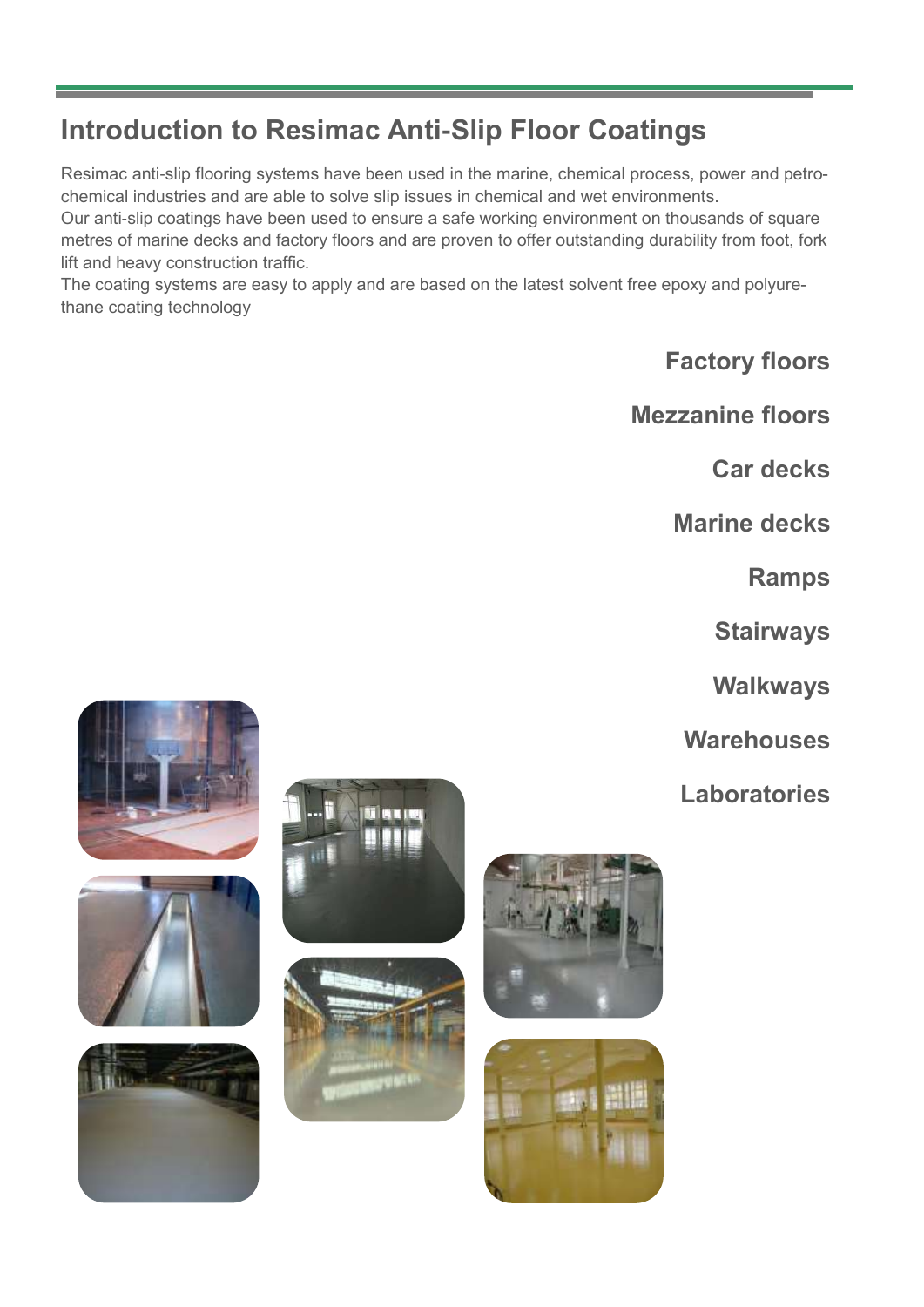## **Resimac Anti-Slip Floor Coating Range**

### *104 Metal Repair Fluid XF*

| Fast curing solvent free epoxy<br>fluid for coating manually<br>prepared oily surfaces | Apply to manually prepared<br>surfaces by applicator tool<br>Incorporate bauxite aggregate into<br>the surface for an anti slip finish | Ideal for metallic stair nosings<br>where mechanical or abrasive blast<br>cleaning is not possible | Usable life 5 mins<br>Touch Dry 30 mins | Light grey |
|----------------------------------------------------------------------------------------|----------------------------------------------------------------------------------------------------------------------------------------|----------------------------------------------------------------------------------------------------|-----------------------------------------|------------|
|                                                                                        |                                                                                                                                        |                                                                                                    | Hard Dry 2 hours                        |            |

### *Resichem 507 DWPU*

| High build flexible solvent free<br>polyurethane coating | Apply to mechanically or abrasive<br>blast cleaned surfaces at 2mm wet<br>film thickness               | Ideal for metallic surfaces such<br>marine decks and steel mezzanine<br>floors | Usable life 20 mins<br>Touch Dry 2 hours | Light grey |
|----------------------------------------------------------|--------------------------------------------------------------------------------------------------------|--------------------------------------------------------------------------------|------------------------------------------|------------|
|                                                          | Incorporate a 3mm bauxite or flint<br>aggregate to obtain a hard wearing,<br>flexible anti slip finish | Resistant to diesel, Petrol and most<br>hydrocarbons                           | Hard Dry 8 hours                         |            |

### *Resichem 511 UCEN*

| Apply to abrasive blast cleaned<br>High build solvent free epoxy<br>novolac coating with excellent<br>metallic surfaces<br>chemical resistance<br>Apply to primed concrete surfaces<br>Incorporate a 2mm bauxite<br>aggregate to create a chemical<br>resistant anti-slip finish to industrial<br>floors | Ideal for chemical processing floors<br>Once cured the coating will resist<br>98% sulphuric acid,<br>75% phosphoric acid,<br>36% Hydrochloric acid | Usable life 25 mins<br>Touch Dry 6 hours<br>Hard Dry 12 hours | Dark grey or<br>Red |
|----------------------------------------------------------------------------------------------------------------------------------------------------------------------------------------------------------------------------------------------------------------------------------------------------------|----------------------------------------------------------------------------------------------------------------------------------------------------|---------------------------------------------------------------|---------------------|
|----------------------------------------------------------------------------------------------------------------------------------------------------------------------------------------------------------------------------------------------------------------------------------------------------------|----------------------------------------------------------------------------------------------------------------------------------------------------|---------------------------------------------------------------|---------------------|

### *Resichem 590 Epoxy FC*

| High build solvent free epoxy floor<br>coating with a gloss finish | Apply by roller to primed concrete<br>surfaces<br>Incorporate a 1mm clear quartz<br>aggregate into the base coat<br>Encapsulate the anti-slip finish with<br>a 2nd coat of material | Ideal for large industrial floor<br>spaces where an anti slip finish is<br>reguired.<br>Excellent chemical resistance to<br>mild aqueous chemicals such as<br>20% sulphuric acid | Usable life 60 mins<br>Touch Dry 5 hours<br>Hard Dry 18 hours | Available in a<br>wide range of<br>colours |
|--------------------------------------------------------------------|-------------------------------------------------------------------------------------------------------------------------------------------------------------------------------------|----------------------------------------------------------------------------------------------------------------------------------------------------------------------------------|---------------------------------------------------------------|--------------------------------------------|
|--------------------------------------------------------------------|-------------------------------------------------------------------------------------------------------------------------------------------------------------------------------------|----------------------------------------------------------------------------------------------------------------------------------------------------------------------------------|---------------------------------------------------------------|--------------------------------------------|

### *Resichem 592 Epoxy DF*

| Decorative flooring system using<br>a solvent free epoxy base coat,<br>coloured quartz aggregate and a<br>light stable sealer finish | Apply the base coat resin and<br>broadcast coloured quartz<br>aggregate into the surface<br>Seal with a clear epoxy resin<br>coating to give a decorative anti-slip | Ideal for kitchen floors, balconies or<br>surfaces requiring a colourful<br>decorative finish | Usable life 25 mins<br>Touch Dry 4 hours<br>Hard Dry 8 hours | Available in a<br>wide range of<br>colours |
|--------------------------------------------------------------------------------------------------------------------------------------|---------------------------------------------------------------------------------------------------------------------------------------------------------------------|-----------------------------------------------------------------------------------------------|--------------------------------------------------------------|--------------------------------------------|
|                                                                                                                                      | finish to the floor surface                                                                                                                                         |                                                                                               |                                                              |                                            |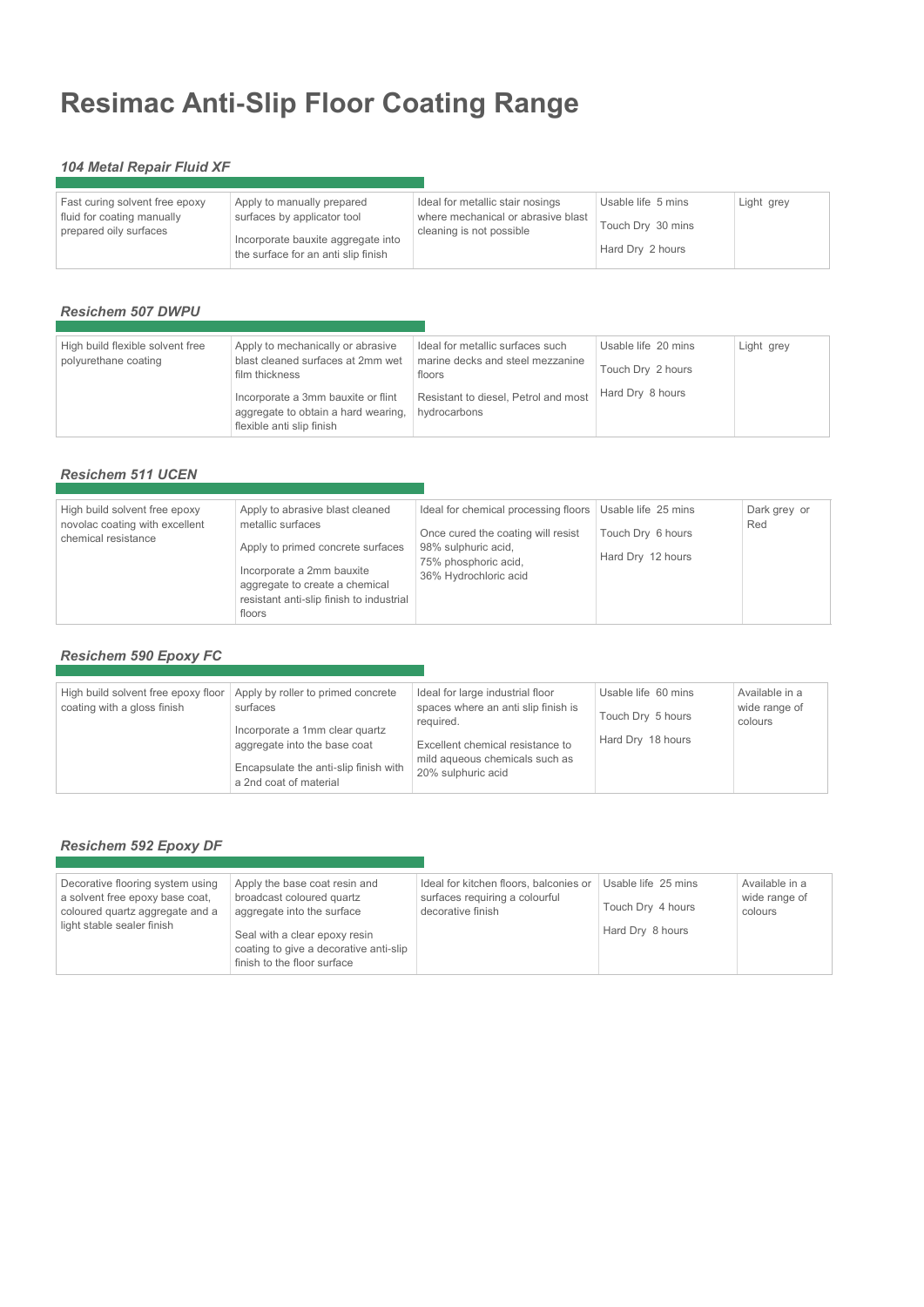**Metal Surfaces** *stairs, stair nosings, ramps*

| <b>Surface</b><br><b>Preparation</b> | <b>Solvent Only</b><br>SSPC-SP-1    | <b>Manual</b><br>ISO 8501/4 ST2<br>SSPC-SP-S-2 |  |  |
|--------------------------------------|-------------------------------------|------------------------------------------------|--|--|
| <b>Durability</b>                    | <b>Solvent Only</b><br>Foot traffic | <b>Manual</b><br>Foot traffic                  |  |  |
| <b>Design Life</b>                   | <b>Solvent Only</b><br>12-18 months | <b>Manual</b><br>2 years +                     |  |  |

- **Solvent free epoxy system**
- **Flexible once cured**
- **Fast curing—walk on in 2 hours**
- **3mm + film thickness**
- **Simple and easy to apply**
- **Proven system for marine, chemical, Petrochem Industries**
- **Ideal for small applications in non spark areas**
- **Good chemical resistance to diesel, oil and mild aqueous industrial chemicals**



*Stair nosings in an oil refinery could only be manually abraded. The metal surface had ingrained oils and grease and were wiped down with solvent.* 

*104 Metal Repair fluid XF was applied by applicator tool and covered with 3mm bauxite aggregate.*

*The anti slip coating was fully cured with 2 hours.* 

*Over 1000 stairs and stair nosings were coated with the 104 Metal Repair Fluid XF anti-slip system*





### **Product recommended for this type of application….**

**104 Metal Repair Fluid XF** is a two component solvent free fast curing epoxy repair fluid. The product has been designed to be applied to manually prepared oily surfaces.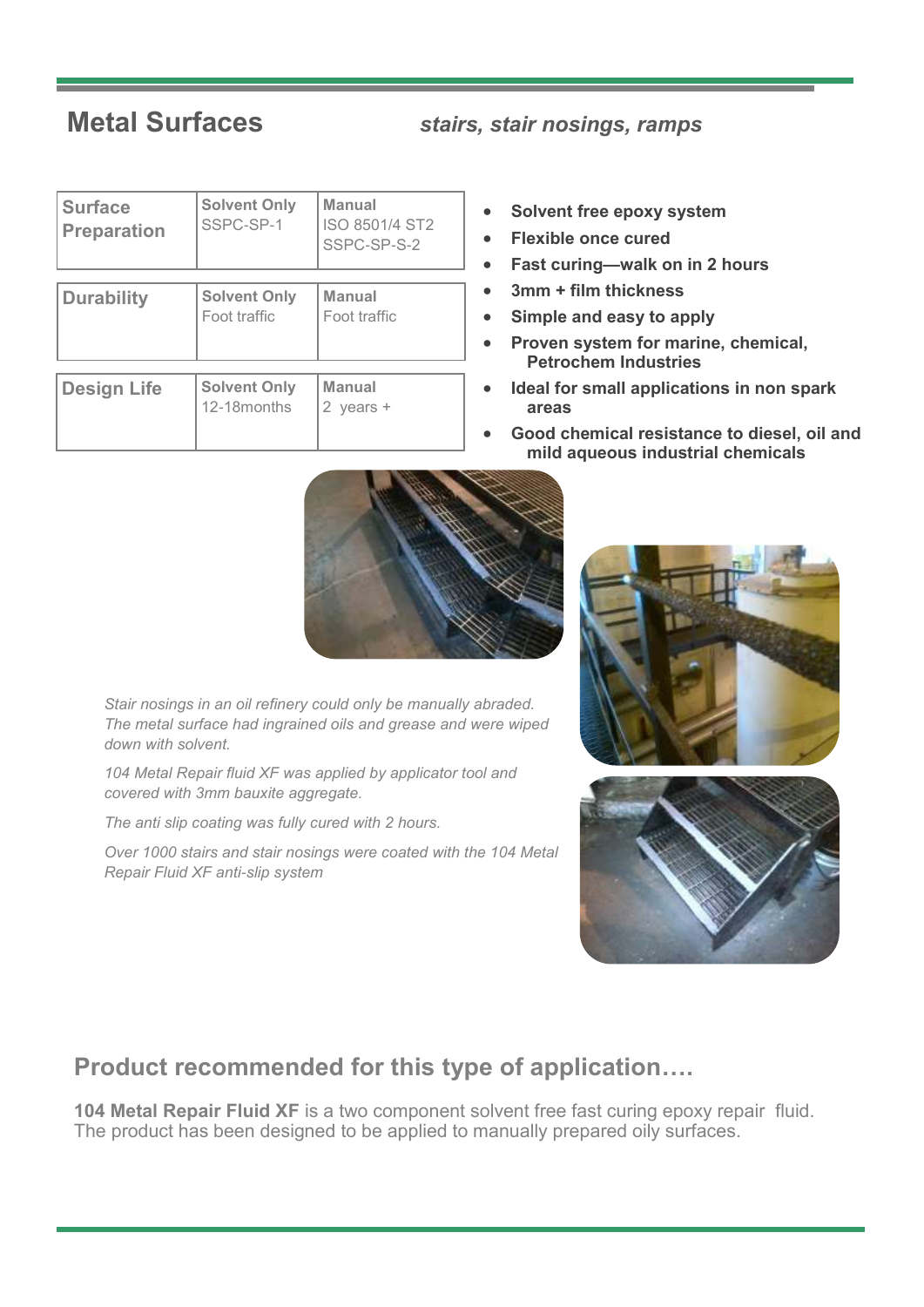### **Metal Surfaces** *marine decks and steel mezzanine floors*

| <b>Surface</b><br><b>Preparation</b> | <b>Mechanical</b><br>ISO8501/4 ST3<br>SSPC-SP-2 | Abrasive clean<br>ISO 8501/4 SA2.5<br>SSPC-SP-S-10 |  |
|--------------------------------------|-------------------------------------------------|----------------------------------------------------|--|
|                                      |                                                 |                                                    |  |
| <b>Durability</b>                    | <b>Mechanical</b><br>45 ton vehicles            | Abrasive clean<br>65 ton metal<br>tracked vehicles |  |
|                                      |                                                 |                                                    |  |
| <b>Design Life</b>                   | 5 years                                         | 7 years+                                           |  |

- **Solvent free polyurethane system**
- **Flexible once cured**
- **Ready for heavy traffic within 72hours (20˚C)**
- **3mm + film thickness**
- **Simple and easy to apply**
- **Proven system for marine, chemical, manufacturing and power generation industries**
- **Ideal for large surface areas in demanding industrial & marine environments**
- **Chemically resistant to diesel, petrol, oil & grease**







*Resichem 507 DWPU was chosen as a ferry deck anti-slip coating system. Surfaces were mechanically abraded and degreased to remove all surface contaminants.*

*507DWPU was applied at a wet film thickness of 2mm and fully blinded with 3mm coarse bauxite aggregate.*

*The coating system has been used on 1000's of square metres of marine decks and steel mezzanine floors.*

### **Product recommended for this type of application….**

**507 DWPU** is a two component solvent free polyurethane coating that has been designed to be applied to steel decks and floor surfaces. The coating once cured offers a tough, durable and flexible finish capable of dealing with high volume heavy vehicle traffic.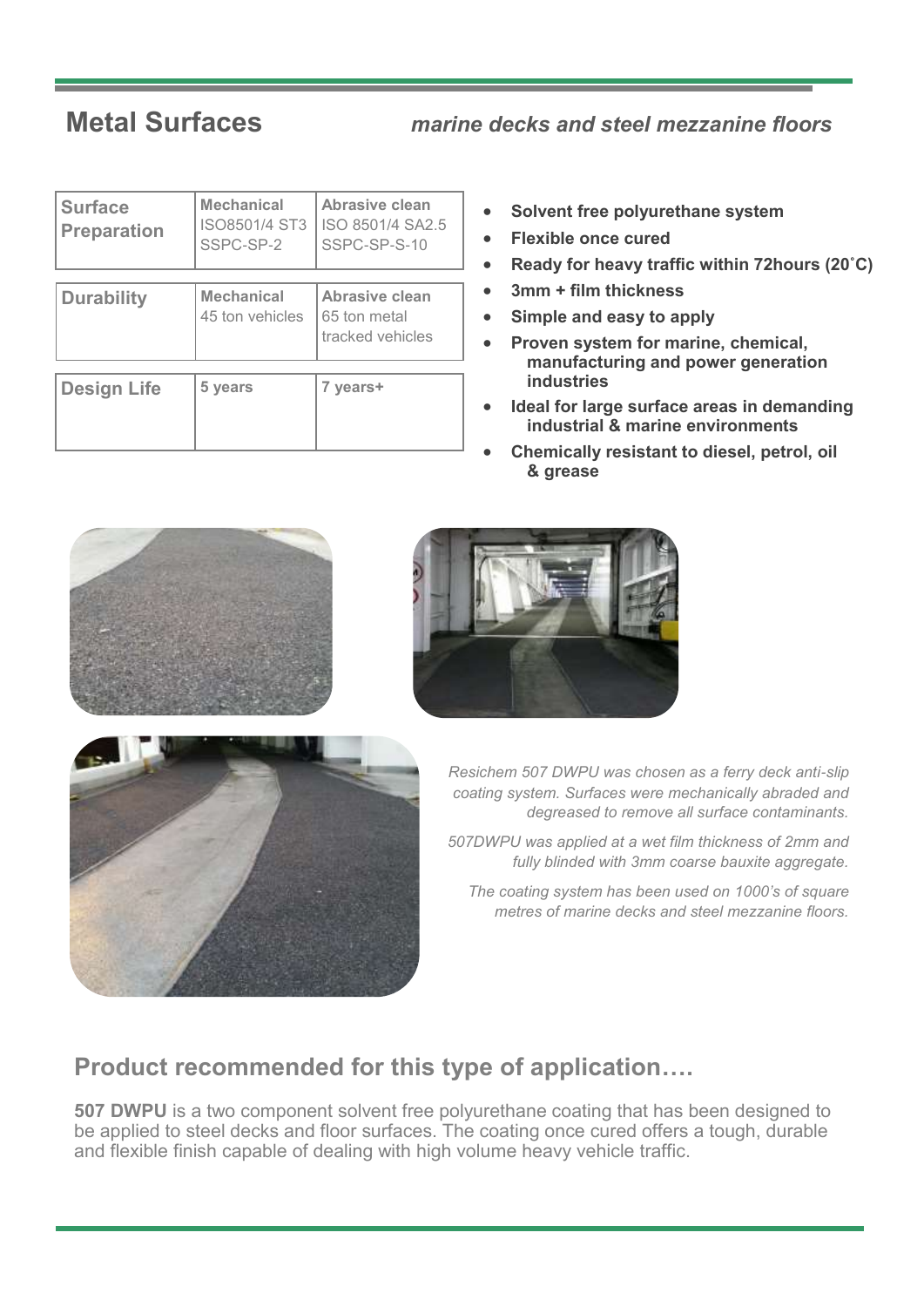### **Concrete Surfaces** *factories, light industrial, warehouses*

| <b>Surface</b><br><b>Preparation</b> | <b>Mechanical</b><br>SSPC-SP-13<br>ASTM D4258<br>Abrade with<br>coarse discs | <b>Abrasive Clean</b><br>SSPC-SP-13<br>ASTM D4258<br>Angled grit  |
|--------------------------------------|------------------------------------------------------------------------------|-------------------------------------------------------------------|
| <b>Durability</b>                    | <b>Mechanical</b><br>Fork lift traffic                                       | <b>Abrasive Clean</b><br>Fork lift traffic<br>up to 45ton vehicle |
| <b>Design Life</b>                   | <b>Mechanical</b><br>up to 8 years                                           | <b>Abrasive Clean</b><br>up to 10 years                           |

- **Solvent free epoxy system**
- **Ready for foot traffic within 48 hours (20˚C)**
- **Ready for forklift traffic within 72 hours (20˚C)**
- **Simple and easy to apply**
- **Incorporate 1mm clear aggregate for anti-slip finish**
- **Proven system for warehouse, light industrial applications**
- **Good chemical resistance to diesel, oil and mild aqueous industrial chemicals**



*Powder blending plant had slip issues with the concrete factory floor.* 

*The concrete surface was primed with Resichem 503 SPEP low viscosity epoxy primer.*

*Base coat of Resichem 590 Epoxy FC was applied and 1mm clear quartz aggregate was broadcast into the wet surface.* 









### **Product recommended for this type of application….**

**Resichem 590 Epoxy FC** is a two component solvent free epoxy floor coating with a gloss finish when fully cured. The coating can withstand contact with mild aqueous industrial chemicals.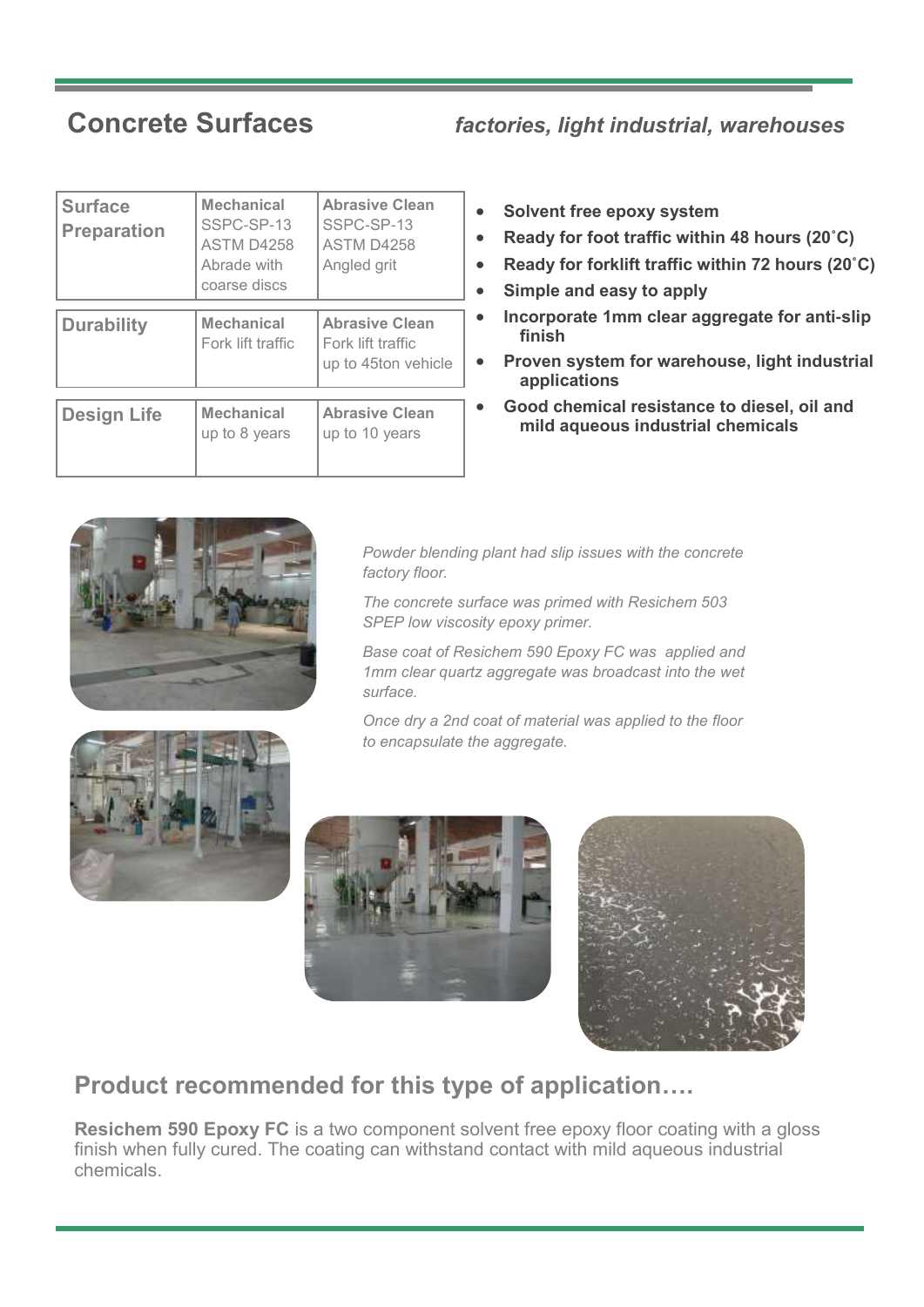**Concrete Surfaces** *kitchens, laboratories, balconies* 

| <b>Surface</b><br><b>Preparation</b> | <b>Manual</b><br>Abrade with<br>handheld tools | <b>Mechanical</b><br>SSPC-SP-13<br>ASTM D4258<br>Abrade with<br>abrasive discs |
|--------------------------------------|------------------------------------------------|--------------------------------------------------------------------------------|
| <b>Durability</b>                    | <b>Manual</b><br>Foot traffic                  | <b>Mechanical</b><br>Foot traffic                                              |
| <b>Design Life</b>                   | <b>Manual</b><br>up to 5 years                 | <b>Mechanical</b><br>up to 10 years                                            |

- **Solvent free epoxy technology**
- **Available in a wide range of decorative colours**
- **1–1.5mm pigmented quartz aggregate**
- **System ready to walk on within 48 hours (20˚C)**
- **Anti-slip decorative finish**





*592 Epoxy DF was chosen due to its anti-slip and decorative finish.* 

*A base coat of resin was applied at 500-700 microns and then fully blinded with pigmented quartz aggregate.* 

*Once cured a light stable sealer coat was applied to the surface to encapsulate the decorative finish*







### **Product recommended for this type of application….**

**Resichem 592 Epoxy DF** is a multi component flooring system for areas that require a decorative finish. The system has been designed to be applied to primed concrete surfaces and is based on the latest solvent free epoxy technology.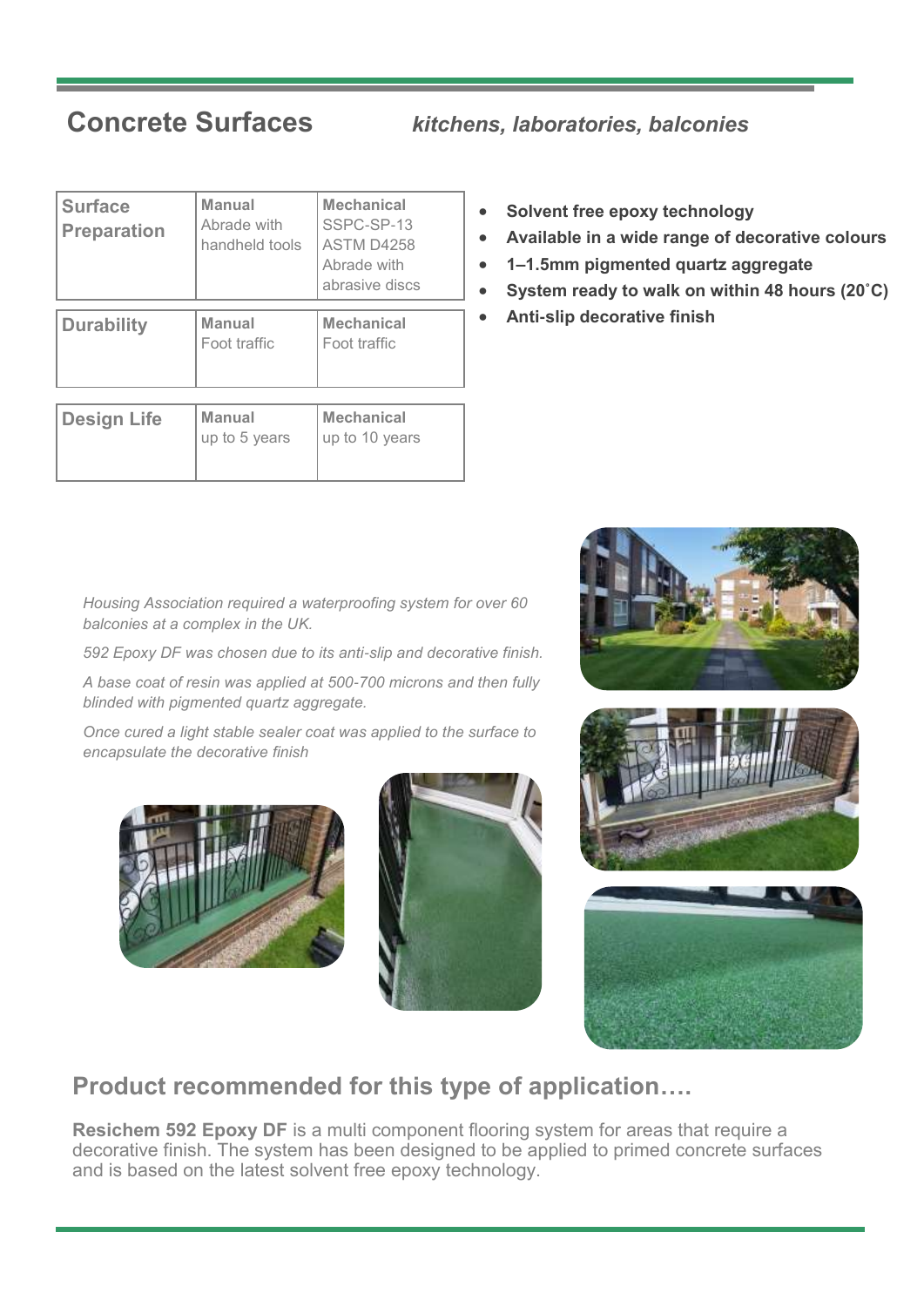### **Concrete Surfaces** *Chemical resistant anti-slip finish for industrial*

| <b>Surface</b><br><b>Preparation</b> | <b>Mechanical</b><br>SSPC-SP-13<br>ASTM D4258<br>Abrade with<br>coarse discs | <b>Abrasive Clean</b><br>SSPC-SP-13<br>ASTM D4258<br>Angled grit  |
|--------------------------------------|------------------------------------------------------------------------------|-------------------------------------------------------------------|
| <b>Durability</b>                    | <b>Mechanical</b><br>Fork lift traffic                                       | <b>Abrasive Clean</b><br>Fork lift traffic<br>up to 45ton vehicle |
| <b>Design Life</b>                   | <b>Mechanical</b><br>up to 7 years                                           | <b>Abrasive Clean</b><br>up to 10 years                           |

- **Solvent free epoxy novolac technology**
- **Apply to abrasive blast cleaned metallic surfaces**
- **Apply to primed concrete surfaces**
- **Withstands immersion and contact with 98% Sulphuric acid 75% Phosphoric acid 36% Hydrochloric acid**
- **Incorporate a 2mm bauxite aggregate to give a hard wearing chemical resistant anti-slip finish**

*A car battery manufacturer in the EU required a chemical resistant anti-slip finish to the 50% sulphuric acid intake area.* 

*After using several other coating manufacturers products without success Resichem 511 UCEN was chosen as the preferred coating for all sulphuric acid areas on site.* 

*The contractor applying the coating incorporated a 2mm bauxite aggregate into the coating to give an anti-slip finish capable withstanding the highly concentrated acid* 







### **Product recommended for this type of application….**

**Resichem 511UCEN** is a two component solvent free epoxy novolac coating capable of withstanding immersion and contact with high concentration industrial chemicals.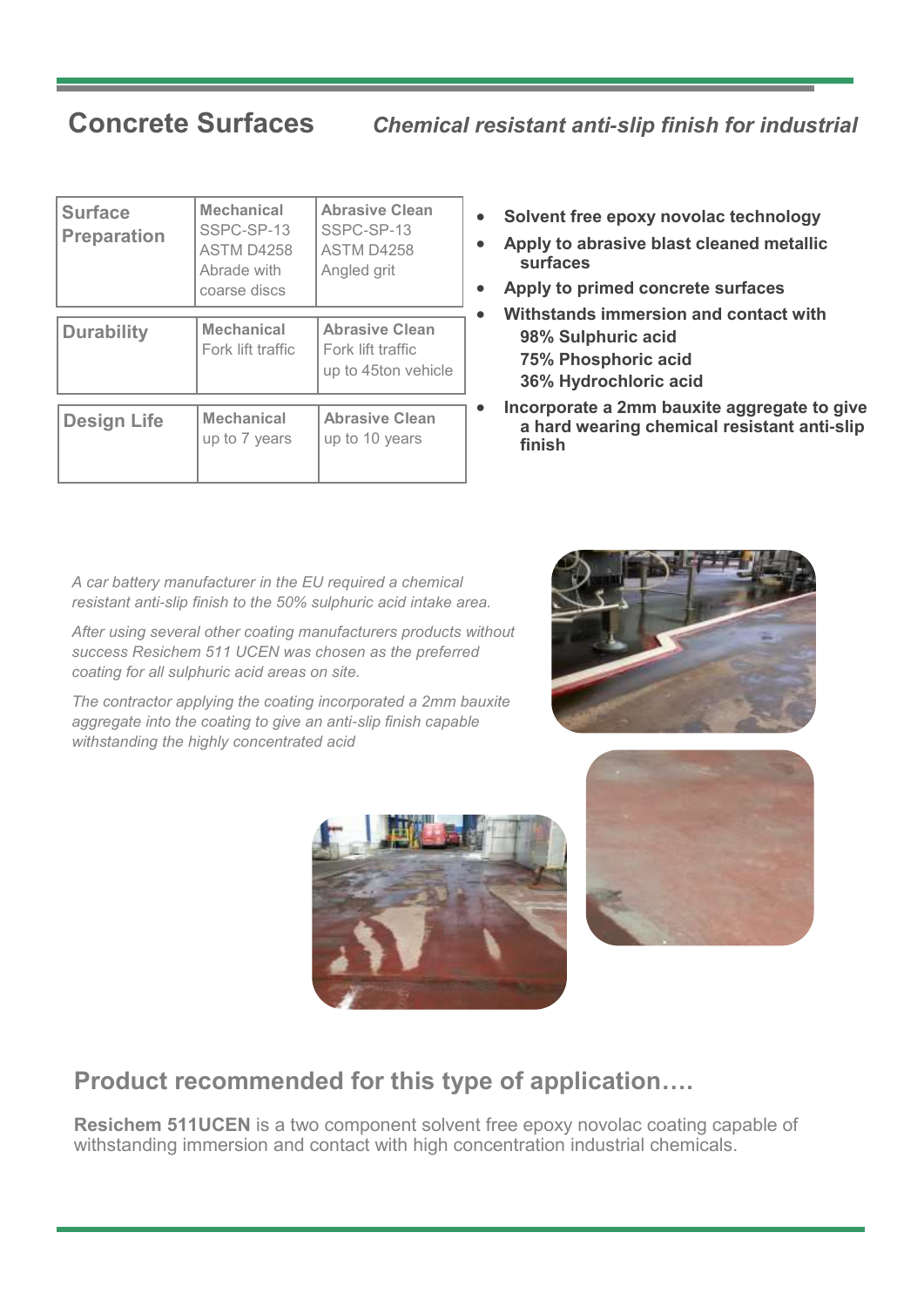## **Anti-Slip Floor Coating Product Characteristics**

|                                                           | 104                                            | 507                                            | 511                                              | 590                                              | 592                                                |
|-----------------------------------------------------------|------------------------------------------------|------------------------------------------------|--------------------------------------------------|--------------------------------------------------|----------------------------------------------------|
| <b>Compressive strength</b><br>Tested to ASTM D 695       | 185 $kg/cm2$<br>$(2630\text{psi})$             | 440kg/ cm <sup>2</sup><br>$(6250\text{psi})$   | 984kg/ cm <sup>2</sup><br>$(13,950\,\text{psi})$ | $531$ kg/ $cm2$<br>$(7550\text{psi})$            | 629 $kg/cm2$<br>(8945psi)                          |
| <b>Corrosion Resistance</b><br><b>Tested to ASTM B117</b> | 5000 hours                                     | 5000 hours                                     | 5000 hours                                       | 5000 hours                                       | 2000 hours                                         |
| <b>Flexural Strength</b><br><b>Tested to ASTM D790</b>    | $240$ kg/cm <sup>2</sup><br>$(3400\text{psi})$ | N/A                                            | $208$ kg/cm <sup>2</sup><br>$(2950\,\text{psi})$ | $208$ kg/cm <sup>2</sup><br>$(2950\,\text{psi})$ | $371$ kg/cm <sup>2</sup><br>(5275 <sub>psi</sub> ) |
| <b>Hardness</b><br>Rockwell R to ASTM D785                | 85                                             | 80                                             | 85                                               | 82                                               | 84                                                 |
| <b>Slump Resistance</b>                                   | 3 <sub>mm</sub>                                | 750 microns                                    | 500 microns                                      | 300 microns                                      | 150 microns                                        |
| <b>Tensile Shear Adhesion</b><br>Tested to ASTM D1002     | $185$ kg/cm <sup>2</sup><br>$(2630\text{psi})$ | $169$ kg/cm <sup>2</sup><br>$(2400\text{psi})$ | $208$ kg/cm <sup>2</sup><br>$(2950\,\text{psi})$ | $185$ kg/cm <sup>2</sup><br>$(2630\text{psi})$   | $201$ kg/cm <sup>2</sup><br>$(2860\text{psi})$     |
| <b>Volume Capacity</b><br>cc per kg                       | 555                                            | 1000                                           | 1000                                             | 1000                                             | 1000                                               |
| <b>Base density</b><br>$gm$ per cm <sup>3</sup>           | 1.80                                           | 1.31                                           | 1.41                                             | 1.75                                             | 1.12                                               |
| <b>Activator density</b><br>$qm$ per cm <sup>3</sup>      | 1.80                                           | 1.22                                           | 1.02                                             | 1.00                                             | 1.00                                               |
| <b>Mixed product density</b><br>$qm$ per cm <sup>3</sup>  | 1.80                                           | 1.29                                           | 1.32                                             | 1.32                                             | 1.08                                               |
| <b>Dry heat resistance</b><br>(°C)                        | 130                                            | 120                                            | 200                                              | 160                                              | 160                                                |
| Intermittent wet heat resistance<br>(°C)                  | 80                                             | 80                                             | 90                                               | 80                                               | 80                                                 |
| <b>Immersion temperature resistance</b><br>$(^{\circ}C)$  | 60                                             | 70                                             | 70                                               | 60                                               | 60                                                 |
| <b>Mixing ratio by volume</b>                             | 1:1                                            | 3:1                                            | 3:1                                              | 1.15:1                                           | 2:1                                                |
| <b>Mixing ratio by weight</b>                             | 1:1                                            | 3.25:1                                         | 4:1                                              | 2:1                                              | 2.24:1                                             |

|     | $10^{\circ}$ C     |              |          | $20^{\circ}$ C |              |          | $30^{\circ}$ C |              |          | $40^{\circ}$ C     |           |                    |
|-----|--------------------|--------------|----------|----------------|--------------|----------|----------------|--------------|----------|--------------------|-----------|--------------------|
|     | Pot life           | Touch<br>Dry | Hard dry | Pot life       | Touch<br>Dry | Hard dry | Pot life       | Touch<br>Dry | Hard dry | Pot life           | Touch Dry | Hard dry           |
| 104 | 10 <sub>mins</sub> | 60mins       | 4hrs     | 5mins          | 30mins       | 2hrs     | 2.5mins        | 15mins       | 1hrs     | 75secs             | 7.5mins   | 30 <sub>mins</sub> |
| 507 | 20mins             | 5hrs         | 9hrs     | 20mins         | 4hrs         | 8hrs     | 15mins         | 3hrs         | 7hrs     | 10 <sub>mins</sub> | 2hrs      | 6hrs               |
| 511 | 50 <sub>mins</sub> | 12hrs        | 24hrs    | 25mins         | 6hrs         | 12hrs    | 12.5min        | 3hrs         | 6hrs     | 6mins              | 90mins    | 3hrs               |
| 590 | 90mins             | 24hrs        | 48hrs    | 45mins         | 12hrs        | 24hrs    | $22.5$ min     | 6hrs         | 12hrs    | 11 mins            | 3hrs      | 6hrs               |
| 592 | 50 <sub>mins</sub> | 8hrs         | 16hrs    | 25mins         | 4hrs         | 8hrs     | 12.5min        | 2hrs         | 4hrs     | 6mins              | 2hrs      | 4hrs               |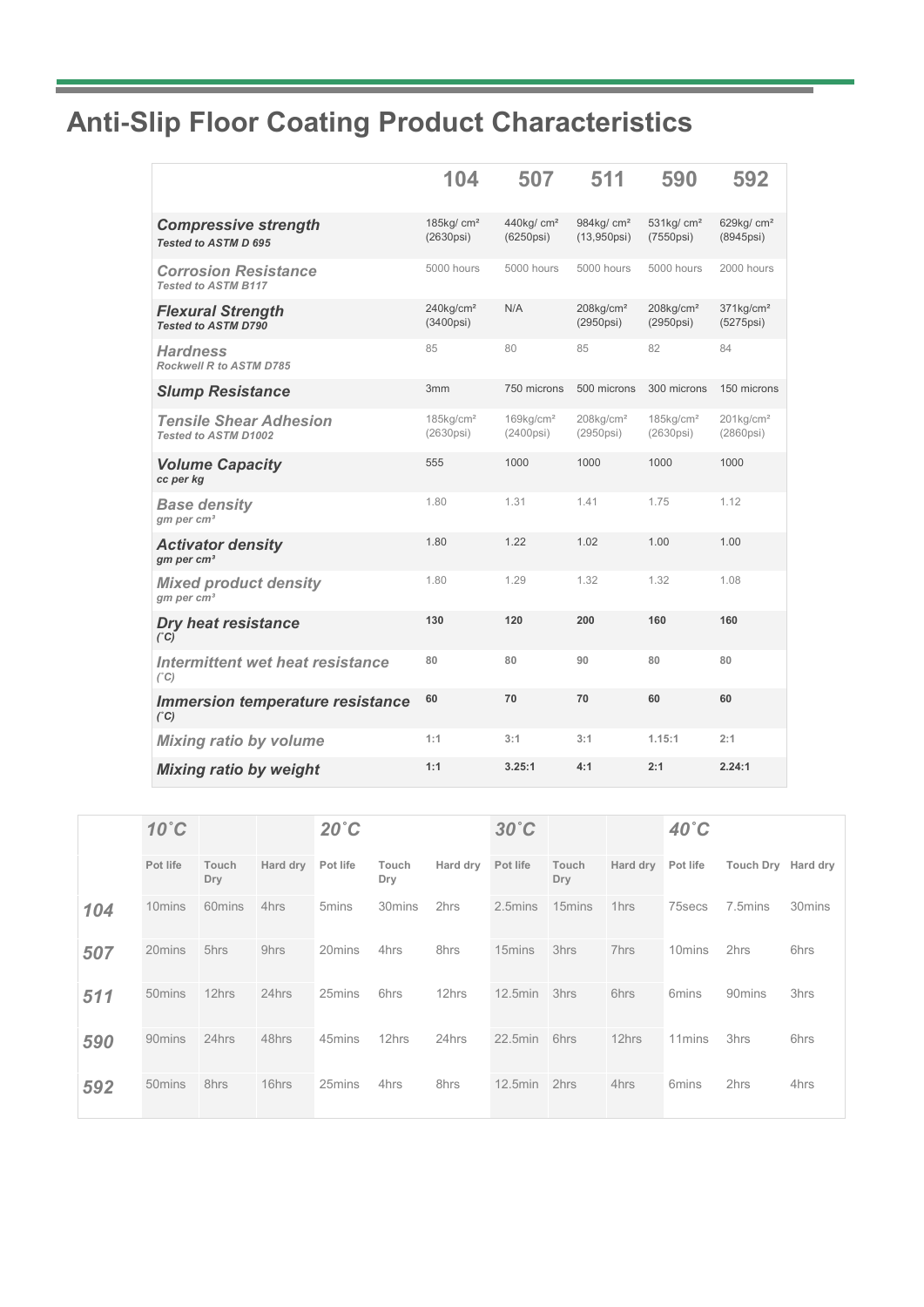## **Anti-Slip Flooring Systems Application Guide**

### **104 Metal Repair Fluid XF**

|          | Substrate Surface Preparation                | <b>WFT</b>      |            | <b>Aggregate Durability Applications</b> |
|----------|----------------------------------------------|-----------------|------------|------------------------------------------|
| Metallic | Minimum-clean the surface with solvent wipes | 2 <sub>mm</sub> | $2 - 3$ mm | <b>Foot Traffic Stair Nosings</b>        |
|          | Ideal-mechanical grinders, coarse pad ST2    |                 | Bauxite    |                                          |

### **507 DWPU**

| <b>Substrate</b> | <b>Surface Preparation</b>                        | <b>WFT</b>      |         |                   | <b>Aggregate Durability Applications</b> |
|------------------|---------------------------------------------------|-----------------|---------|-------------------|------------------------------------------|
| Metallic         | Minimum — mechanical grinders, coarse pad ST3     | 2 <sub>mm</sub> | $2-3mm$ | <b>Heavy Duty</b> | Metal decks &                            |
|                  | Ideal—abrasive blast clean SA2.5, 75 mics profile |                 | Bauxite | up to $65$        | <b>Floors</b>                            |
|                  |                                                   |                 |         | ton vehicle       |                                          |

### **511 UCEN**

| <b>Substrate</b> | <b>Surface Preparation</b>                                                                                         | <b>WFT</b> | Aggregate             | <b>Durability</b>         | <b>Applications</b> |
|------------------|--------------------------------------------------------------------------------------------------------------------|------------|-----------------------|---------------------------|---------------------|
| Metallic         | Minimum - mechanical grinders                                                                                      | 700-800    | 1 <sub>mm</sub> clear | <b>Medium</b>             | Warehouse,          |
| Concrete         | Ideal-abrasive blast clean SA2.5, 75 mics profile<br>Minimum-grind and abrade the surface & prime<br>with 503 SPEP | microns    | quartz<br>aggregate   | Duty                      | industrial,         |
|                  |                                                                                                                    |            |                       | Forklift<br>traffic to 45 | chemical            |
|                  |                                                                                                                    |            |                       |                           | processing          |
|                  |                                                                                                                    |            |                       |                           | floor               |
|                  |                                                                                                                    |            |                       | ton vehicle               |                     |
|                  | Ideal-abrasive blast clean and prime with 503 SPEP                                                                 |            |                       |                           |                     |

### **590 Epoxy FC**

| <b>Substrate</b> | <b>Surface Preparation</b>                                    | <b>WFT</b>  |                                 | <b>Aggregate Durability</b>              | <b>Applications</b>                 |
|------------------|---------------------------------------------------------------|-------------|---------------------------------|------------------------------------------|-------------------------------------|
| Concrete         | Minimum-grind and abrade the surface & prime<br>with 503 SPEP | 500 microns | 1 <sub>mm</sub> clear<br>quartz | Medium<br>Duty                           | Warehouse &<br>industrial<br>floors |
|                  | Ideal-abrasive blast clean and prime with 503 SPEP            |             |                                 | Forklift<br>traffic to 45<br>ton vehicle |                                     |

### **592 Epoxy DF**

| Substrate | <b>Surface Preparation</b>                         | <b>WFT</b> |                 |               | <b>Aggregate Durability Applications</b> |
|-----------|----------------------------------------------------|------------|-----------------|---------------|------------------------------------------|
| Concrete  | Minimum-grind and abrade the surface & prime       | $1-2mm$    | 1 <sub>mm</sub> | <b>Medium</b> | Balconies,                               |
|           | with 503 SPEP                                      |            | pigmented       | Duty          | Laboratories,                            |
|           | Ideal—abrasive blast clean and prime with 503 SPEP |            | quartz          |               | kitchens                                 |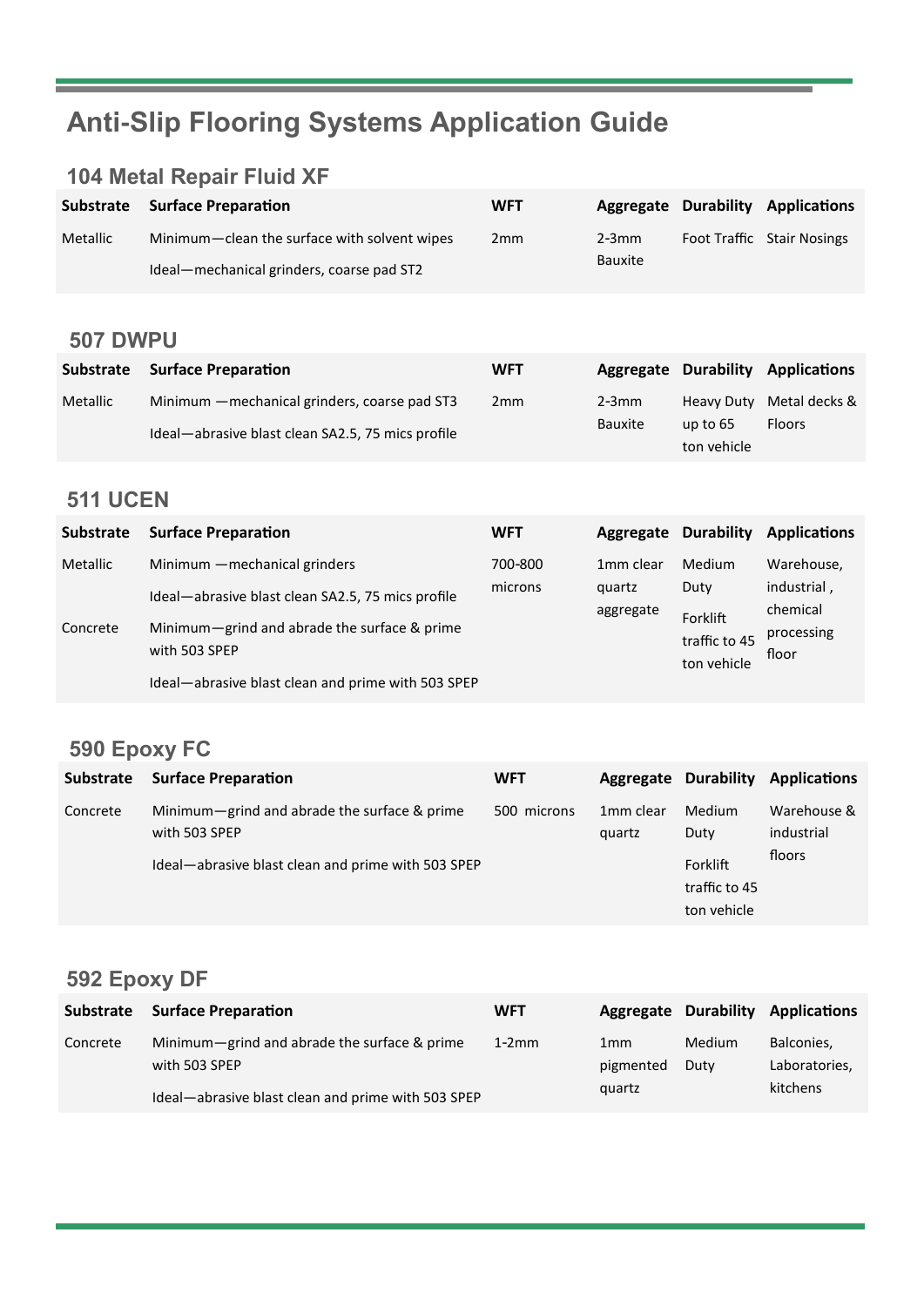### **Resimac Technical Support and Expertise**



Formed in 2009 and based in the North of England, Resimac manufactures a wide range of solvent free epoxy and polyurethane coatings and engineering materials for the Marine, Chemical, Water, Power, Oil and Gas Industries.



We are able to offer expert technical advice onsite or online 24 hours a day, 7 days a week in over 45 countries worldwide.



Contact us direct by email, telephone or by visiting our website.

Web: www.resimacsolutions.com Tel: +44 (0) 1845 577498 Email: info@resimac.co.uk



With over 50 contractors worldwide we are able to offer fast and effective solutions in many of the worlds major industrial areas.